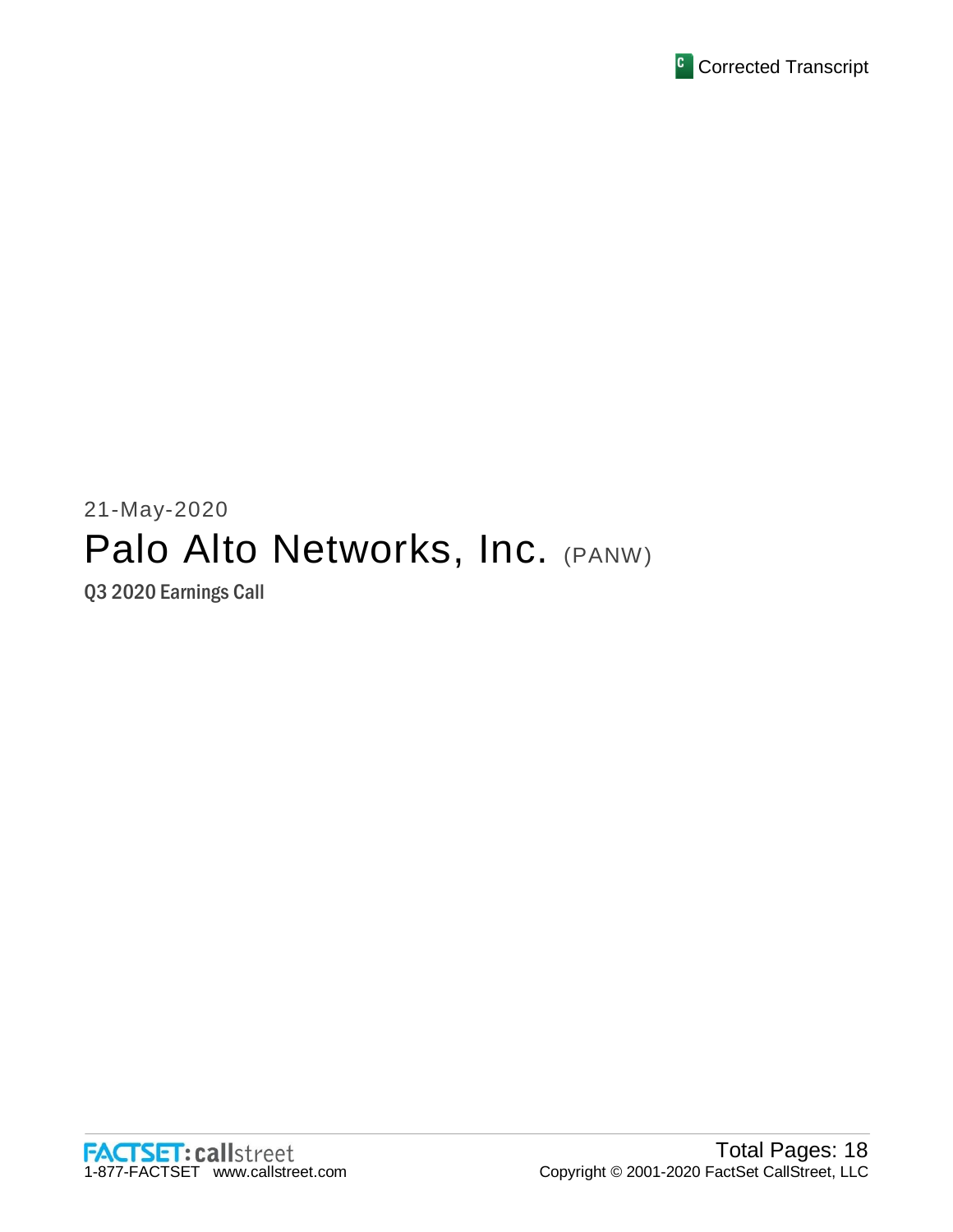## **CORPORATE PARTICIPANTS**

David Niederman Vice President-Investor Relations, Palo Alto Networks, Inc.

Nikesh Arora Chairman & Chief Executive Officer, Palo Alto Networks, Inc. Kathleen Ann Bonanno

Chief Financial Officer & Executive Vice President, Palo Alto Networks, Inc.

Lee Klarich Chief Product Officer, Palo Alto Networks, Inc.

## **OTHER PARTICIPANTS**

Keith Eric Weiss Analyst, Morgan Stanley & Co. LLC

Walter H. Pritchard Analyst, Citigroup Global Markets, Inc.

Sterling Auty Analyst, JPMorgan Securities LLC Fatima Boolani Analyst, UBS Securities LLC

Brian Essex Analyst, Goldman Sachs & Co. LLC

Jonathan Ho Analyst, William Blair & Co. LLC

## **MANAGEMENT DISCUSSION SECTION**

[Video Presentation] (00:00-01:00)

**Operator**: Hello. Welcome to the Q3 Fiscal Year 2020 Earnings Call for Palo Alto Networks. This call is being recorded and will be accessible on the Palo Alto Networks Investor Relations website.

.....................................................................................................................................................................................................................................................................

.....................................................................................................................................................................................................................................................................

.....................................................................................................................................................................................................................................................................

.....................................................................................................................................................................................................................................................................

Now, I'd like to turn it over to David Niederman, Vice President of Investor Relations.

## David Niederman

Vice President-Investor Relations, Palo Alto Networks, Inc.

Good afternoon, and thank you for joining us on today's conference call to discuss Palo Alto Networks fiscal third quarter 2020 financial results. This call is being broadcast live over the web and can be accessed on the Investors section of our website at investors.paloaltonetworks.com. With me on today's call are Nikesh Arora, our Chairman and Chief Executive Officer; Kathy Bonanno, our Chief Financial Officer; and Lee Klarich, our Chief Product Officer.

This afternoon, we issued a press release announcing our results for the fiscal third quarter ended April 30, 2020. If you would like a copy of the release, you can access it online on our website.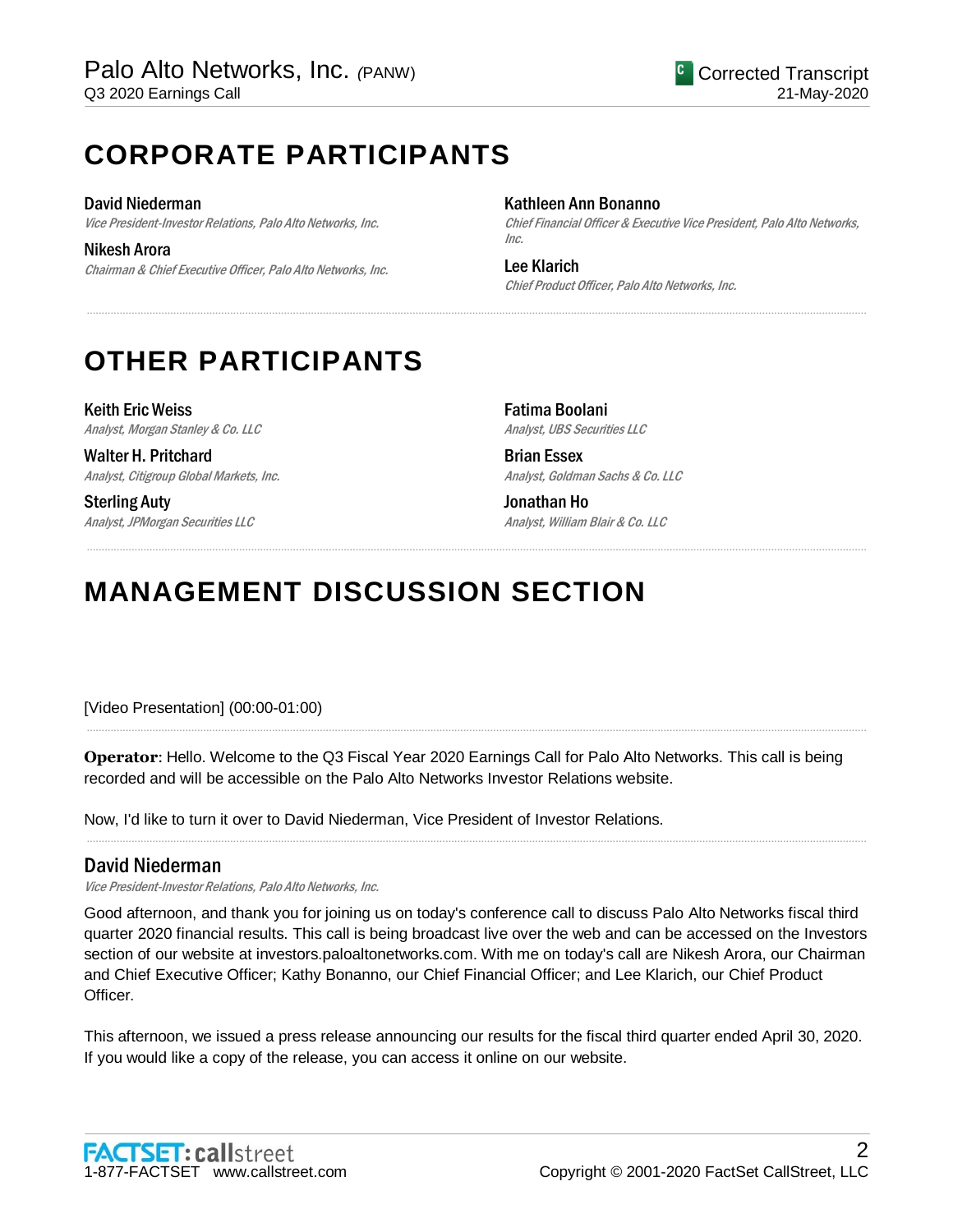## Palo Alto Networks, Inc. *(*PANW) Q3 2020 Earnings Call

We would like to remind you that, during the course of this conference call management, will make forwardlooking statements including statements regarding the duration and impacts of COVID-19 on our business, our customers, the enterprise and cybersecurity industry and global economic conditions, our financial guidance and modeling points for the fiscal fourth quarter and full fiscal year 2020, our competitive position and the demand and market opportunity for our products and subscriptions, benefits and timing of new products, features and subscription offerings, revenue, ARR and various billings, run rates, as well as trends in certain financial results and operating metrics.

These forward-looking statements involve a number of risks and uncertainties, some of which are beyond our control, which could cause actual results to differ materially from those anticipated by these statements. These forward-looking statements apply as of today. You should not rely on them as representing our views in the future, and we undertake no obligation to update these statements after the call.

For a more detailed description of factors that could cause actual results to differ, please refer to our Quarterly Report on Form 10-Q filed with the SEC on February 25, 2020 and our earnings release posted a few minutes ago on our website and filed with the SEC on Form 8-K.

Also, please note that certain financial measures we use on this call are expressed on a non-GAAP basis and have been adjusted to exclude certain charges. For historical periods, we have provided reconciliations of these non-GAAP financial measures to GAAP financial measures in the supplemental financial information that can be found in the Investors section of our website located at investors.paloaltonetworks.com.

Finally, once we have completed our formal remarks, we will be posting them to our Investor Relations website under the Quarterly Results section. We'd also like to inform you that we will be virtually presenting at the Baird Global Consumer, Technology & Services Conference; the Bank of America Global Technology Conference; the Piper Sandler P.S. It's Friday session on SASE versus SD-WAN; and the Morgan Stanley Zero Trust Architectures' Virtual Thematic Conference.

And with that, I will turn the call over to Nikesh.

### Nikesh Arora

Chairman & Chief Executive Officer, Palo Alto Networks, Inc.

Thank you, David. Good afternoon. Thank you to everyone joining our first video earnings call. I appreciate you being patient as we experiment with a Zoom earnings call.

.....................................................................................................................................................................................................................................................................

Before I comment on our results, I'd like to thank our employees, our partners, suppliers for the tremendous dedication and commitment they've shown over the last three months. I couldn't be prouder of our teams who worked tirelessly to ensure the security needs of our customers were met in this uncertain environment. It is important to note, our last month of this quarter saw a majority of the world under lockdown, and to be able to deliver these results in these times is a testament to the strength of our teams and our partner ecosystem.

As a company, we responded quickly. We have made the transition to a nearly 100% remote workforce without a hitch. Focused on the well-being of our employees, we moved to work from home in early March, ahead of local ordinances.

As a global team whose mission is enabling our customers to work securely no matter where they are, we were well-equipped with the tools, technologies and security to work safely from home. Our teams have been hard at work in recent months, helping our customers adjust to entire organisations working from home. This change has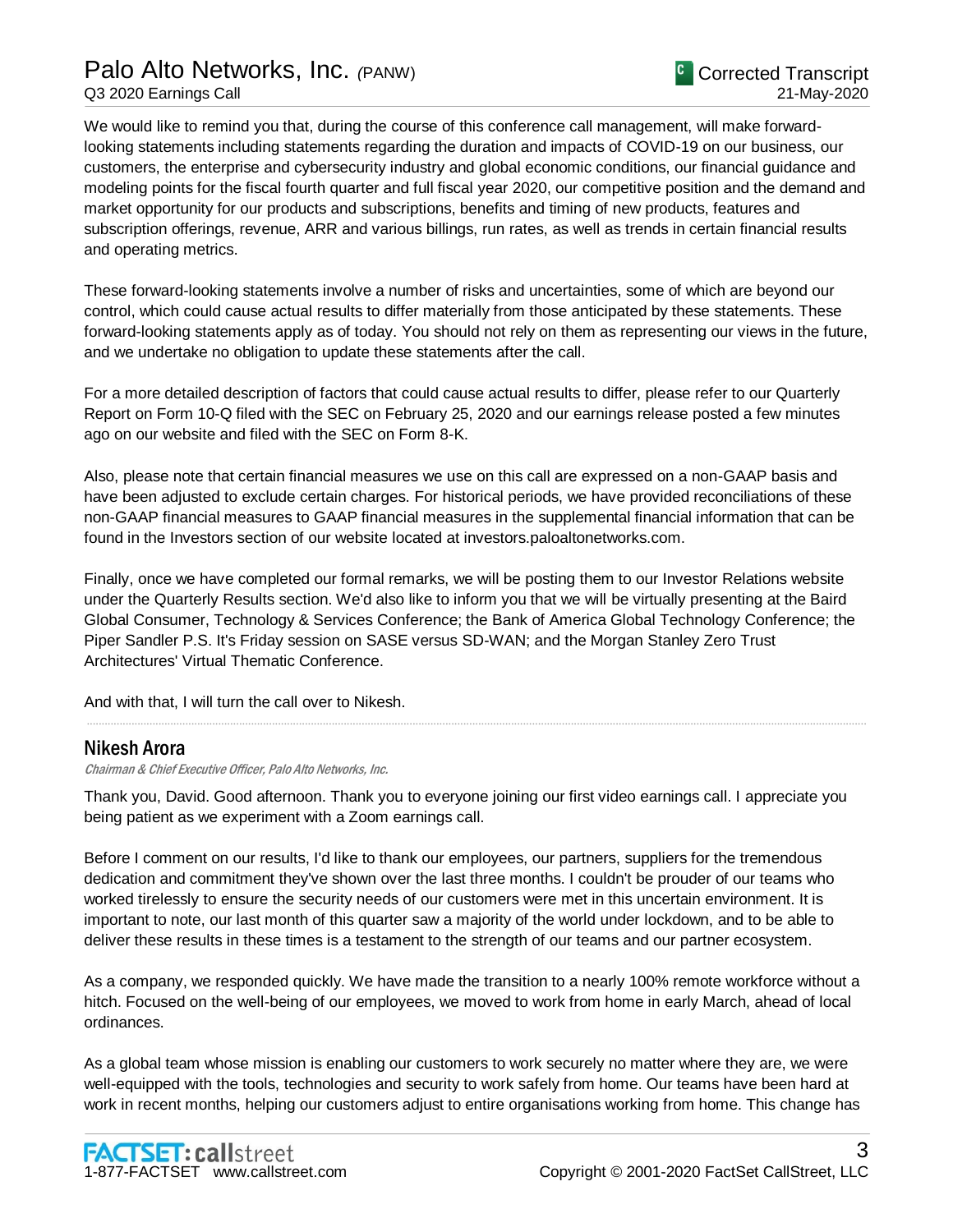prompted companies to rethink how they manage data and applications no longer protected by hardened corporate network perimeters. As always, Palo Alto Networks has served as a trusted partner to our customers. Our teams rallied to help customers secure remote workers and provide expanded infrastructure security quickly, encompassing thousands of workers across multiple locations.

We have over 1,500 customers just in the past six weeks using our free trials for remote secure access, which we enabled in the middle of March. The feedback we have received from customers has been gratifying, and we look forward to the opportunity to continue to serve them potentially across even more areas of our platform.

Additionally, we have offered extended payment terms and financing options to some of our customers that have been financially impacted by COVID-19. In the same vein, we launched Palo Alto Networks Financial Services LLC or, as we will call it, PANFS, a financing company within Palo Alto Networks created to offer flexible financial solutions through our products and services, supporting enterprise customers looking for large multi-year engagements. We closed our first-ever financing transaction at the end of the quarter with a large multinational customer, providing the customer with flexible payment terms.

Given the current environment and the fundamental changes that are occurring around us, I feel it's important to articulate our view of the path forward. I have elaborated those views and how we are preparing ourselves as a company in a Letter to our Stockholders, which we published today and is available in our Investor Relations website.

Let me touch on a few highlights over here. We expect this pandemic shock to last 12 to 18 months before our customers return to a new normal. And we expect the enterprise and cybersecurity industry will have a bumpy ride over the next three to nine months as strategies for reopening the economy start to emerge, some likely to be more successful than the others.

Given our outlook over the next 12 to 18 months, we're announcing FLEXWORK, a new way of working for Palo Alto Networks. With FLEXWORK, a few essential employees will be encouraged to come into our office, while others will choose how many days they wish to spend in our offices. For employees choosing to work in the office, we will ensure social distancing and all local safety regulations are followed. The health and safety of our employees is our top priority.

Let's focus on industry trends. These changes in consumer behavior will impact industry, and we will see winners and losers. We believe the largest companies with strong balance sheets are poised to become even larger. In all the industries, those companies supporting a mobile and cloud-based consumer workforce will surely benefit. We will certainly see new businesses emerge, which we have not yet envisioned.

To ensure their future success, we expect businesses to accelerate their technology investments. A recent survey by Fortune Magazine showed that three-fourths of Fortune 500 CEOs believe the crisis will force their companies to accelerate their technological transformation. Businesses that have relied upon physical presence will focus on automation and technology transitions. The cloud transformation should accelerate, and remote work infrastructures will become more robust and necessary across most organizations. As a consequence, networking architecture will need to change to support the transformation to the cloud.

Let's talk about the outlook for cybersecurity. The accelerated move to the cloud is attracting the attention of cybercriminals. Data breaches in cloud-delivered services will accelerate as many InfoSec and DevOps organizations, in their rush to the cloud, have not yet brought their cloud security posture to the level of their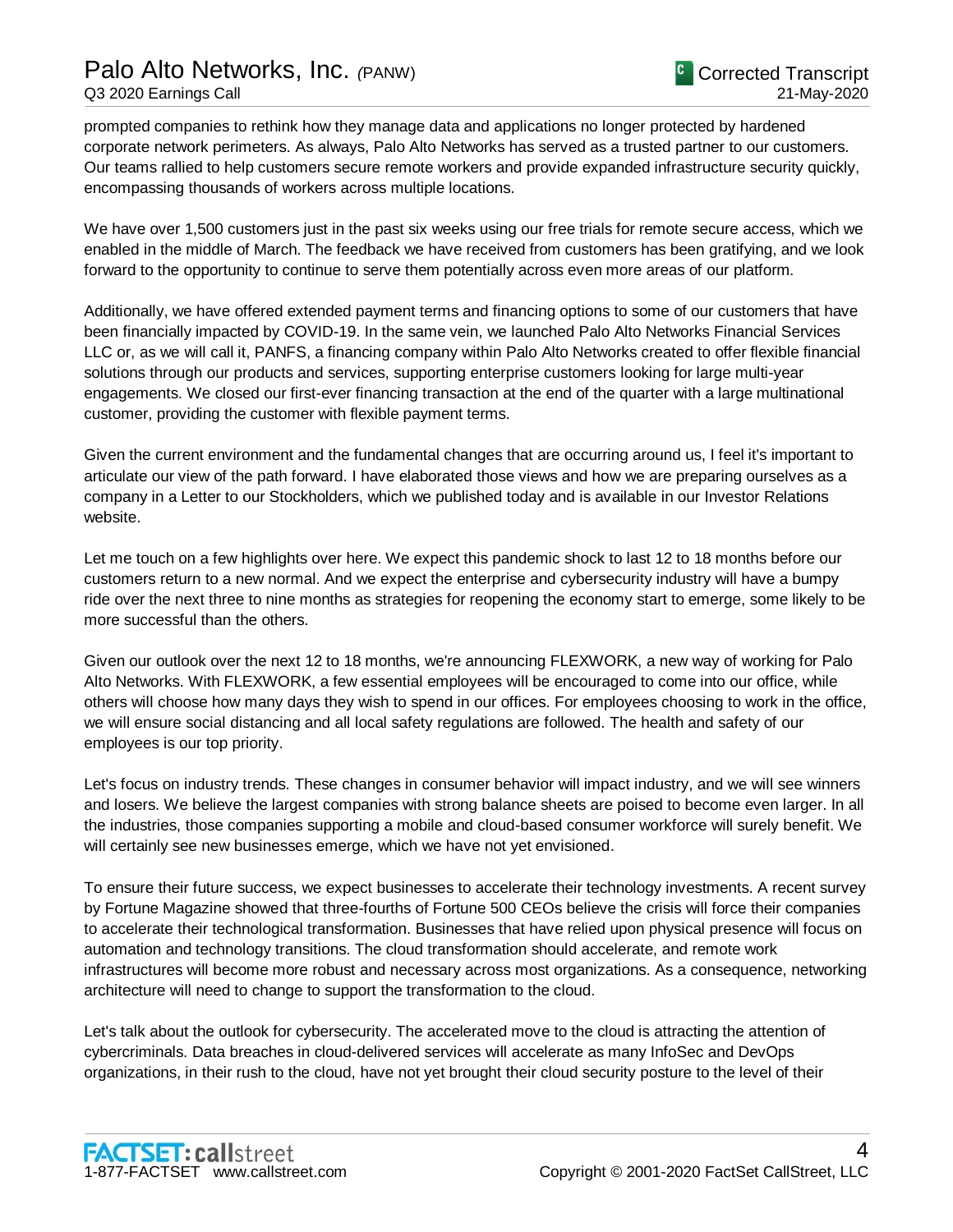traditional data centers. This will drive the need for increased cloud security investment, especially in technologies that secure multi-cloud and hybrid cloud environments.

Moving away from relying primarily on physical offices and physical data centers to emphasizing remote work and the cloud will also prompt the redesign of wide area networks. This provides an opportunity to finally realize a long-held vision of networking and network security coming together, as detailed recently by Gartner in their new SASE or Secure Access Service Edge framework.

The infrastructure changes that are needed to provide effective cybersecurity in this new reality provide an opportunity for organizations to significantly reduce the numbers of point product solutions and vendors by moving to platforms; implement consistent security across the entire infrastructure, physical, virtual and cloud-delivered, as well as across network, endpoint and cloud; moving security from physical to software-as-a-service; securing the cloud with a single platform; and automating their security operations.

As the largest enterprise security company in the world, our security proposition, offering more integrated and automated solutions to secure data regardless of where it is, should position us well for the transformation we anticipate. Our goal is to leverage our advantage and come through this unprecedented event even stronger and more resilient than before.

Let's turn to our Q3 2020 results. As I think about our results in the context of this pandemic, I'm extremely pleased with our performance. Fiscal Q3 was the second highest quarter in the company's history with billings of \$1.02 billion, an increase of 24% year-over-year. Given that half the quarter was impacted by the COVID-19 related shutdowns, this result is even more exciting.

I'd like to share a few key deals in the quarter that illustrate the power of our comprehensive approach to security, as well as the strength in our installed base. A Fortune 10 company demonstrated their commitment to Palo Alto Networks by expanding with an eight-figure deal in a multi-year enterprise support agreement. We're also working with this customer on an extensive proof of concept for cloud security.

We continue to solidify our role as a strategic security partner of this U.S. retailer that we highlighted in fiscal Q1 and Q2. This quarter, we won another seven-figure deal as a part of their continuous large-scale transformation project where they purchased enterprise agreements for VM-Series, additional Cortex XSOAR licenses, again validating their selection of XSOAR for the security operations center.

We won a seven-figure deal with a major New York healthcare provider who expanded with Palo Alto Networks by purchasing Prisma Access, VM-Series, Prisma Cloud, Cortex Data Lake, and adding new line cards to existing next-generation firewall chassis.

Let's now look at the three pillars of our security offerings, starting with Strata. We made good progress on the product challenges that we faced in the first six months of our fiscal year. We now believe those challenges are behind us. We saw an improvement in our Firewall as a Platform billings, which grew 13% year-over-year. We expect our Firewall as a Platform growth to exceed the growth of the market, which we believe is 6% to 8%. So, we're delighted with a return to above-industry average growth.

A good example of our success in Strata this quarter was a seven-figure deal we won that brought together three different ministries of a European government agency to migrate both the state network and the education network to Palo Alto Networks' next-generation firewalls.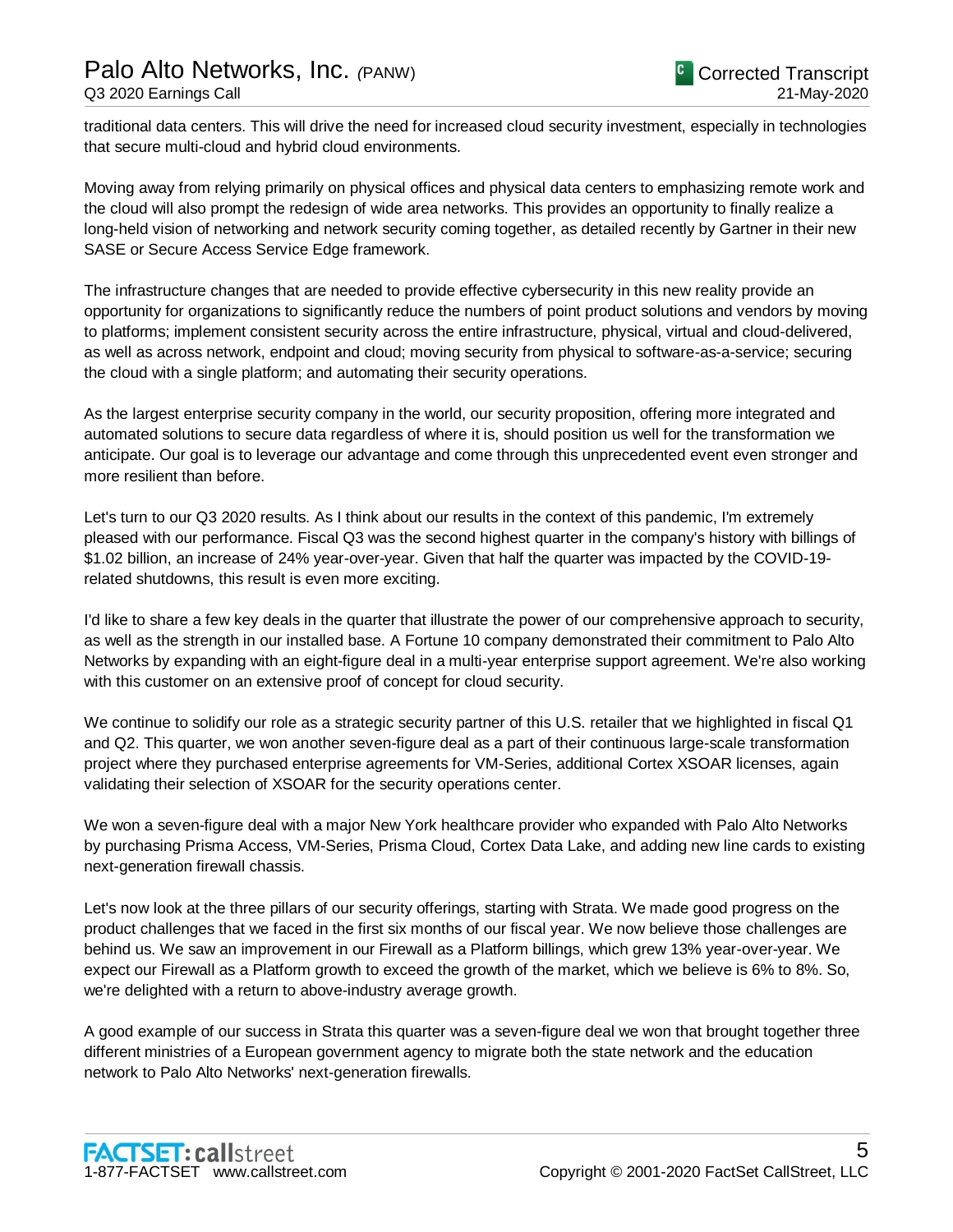## Palo Alto Networks, Inc. *(*PANW)

In this COVID-19 environment, we saw some of our customers enable remote access by turning on our GlobalProtect solution, an attached subscription to firewall. In this quarter, we added more than 1,000 customers to our remote work GlobalProtect subscription. As an example of this solution, a leading clinical research hospital was able to scale their environment to provide remote access securely for their entire user community within 48 hours. The robustness and simplicity of the solution enabled them to make this transition quickly and, even more importantly, seamlessly.

We continue to innovate in this category. Coming in mid-June, we will launch new features and functionality for our firewall operating system, including some industry-first features that will further differentiate us from the competition, including artificial intelligence, machine learning and a new subscription around IoT.

Moving now to Prisma. As you saw in the commercial that we played at the top of this call, we're helping all types of organizations quickly scale and secure remote workers, in some cases in a matter of weeks or days. Prisma Access, which provides cloud-delivered security for remote workers, had a record quarter in terms of billings, number of deals closed, and custom evals. In the last few months, Prisma Access effortlessly scaled over three times the aggregate capacity, helping our global enterprise customers enable their remote workforces overnight. As an example, a large oil and gas company went from a 25,000 remote user base to 80,000 users working remotely very quickly, again made possible by Prisma Access.

In April, we completed the acquisition of CloudGenix, a strategic decision to provide the industry's most comprehensive SASE platform. SASE, the convergence of network and security capabilities in the cloud delivered as a service. Before our acquisition of CloudGenix, they were a technology partner of Palo Networks. CloudGenix integrated with Prisma Access will prove to be a valuable solution for our customers. After listening to our combined customer installed base, we believe that bringing the two platforms together is the right approach to deliver the best possible end-to-end SASE solution.

We will further enhance our SASE platform by integrating the CloudGenix SD-WAN product with Prisma Access, expediting the intelligent onboarding of remote branches, remote retail stores, and providing a seamless end-toend solution to our customers. This combination will accelerate the enterprise shift towards the SASE model.

We believe in giving our customers choices, so we will continue to enhance both the existing CloudGenix SD-WAN product, as well as our own next-generation firewall-based SD-WAN product that we launched in late 2019. Our two-pronged strategy for SD-WAN will provide our customers with the flexibility to implement SD-WAN onpremise or in the cloud with a thin branch where security is delivered from the cloud or heavy branch where security is in the branch. Therefore, we will be able to support whichever SD-WAN architecture our customers believe is right for them.

We've begun the first phase of integration, which focuses on simplification of the user experience. We expect to deliver a fully integrated solution towards the end of this calendar year. The acquisition positions Prisma Access as the best-in-class SASE offering, extending its ability to address network and security transformation requirements.

We expect the combined billings for Prisma Access and CloudGenix to total approximately \$300 million over the next 12 months. Not to be outdone, Prisma Cloud had another record-setting quarter and exceeded their plan. We have now acquired more than 1,500 Prisma Cloud customers, representing 10% of the Global 2000 and 43% of the Fortune 100. In this quarter alone, we won Prisma Cloud deals with two of the Fortune 10, two of the top 10 US telcos, and two of the top 10 global CPG companies.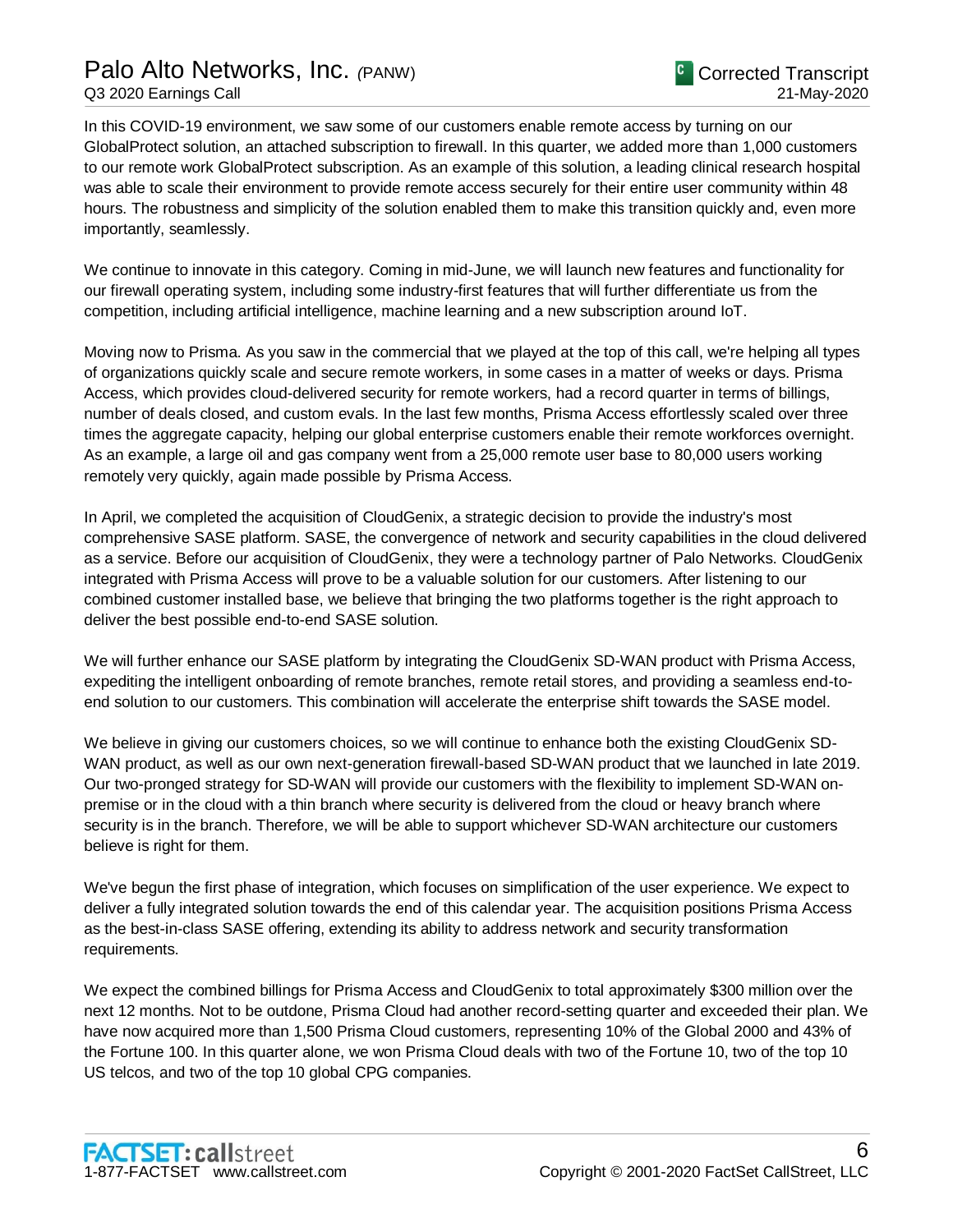Our most recent release of Prisma Cloud extends security across the DevOps lifecycle and the cloud native stack. As enterprises continue to embrace modern tools for software development, we offer capabilities to protect their applications, data and infrastructure. Gartner recognizes our vision as cloud workload protection platforms and cloud security posture management converge, highlighting Prisma Cloud four times in a recent report than the most of any vendor. We will continue to innovate and add functionality to Prisma Cloud, including the microsegmentation capabilities we acquired with Aporeto; and application security, data security and IM security soon to follow.

And finally, Cortex. As our company made the transition to remote workforce, we also transitioned our Security Operations Center or SOC to remote model. We leveraged Cortex XSOAR for automation, case management and real-time collaboration, allowing us to run our security operations remotely without sacrificing the level of security. Enabling the remote workforce has never been more important, and we've been hearing from our existing XSOAR customers that their transition to remote SOC has been seamless.

As an example, a remote – a European bank deployed Cortex XSOAR in December to automate routine SecOps tasks in order to focus on higher-level alerts. When the pandemic began affecting the region, they leveraged Cortex XSOAR to automate more advanced functions, including escalations from their fraud prevention systems to ensure the remote teams, executives and analysts have the information needed to respond and combat critical fraud alerts.

In terms of Cortex XDR, we continue to gain industry recognition. The independent security testing group, MITRE, conducted a second round evaluation recently, and we are proud to announce that no vendor, no vendor achieved higher attack technique coverage than Cortex XDR. We have come a long way in a year with Cortex XDR. A little more than a year ago, we launched the industry's first holistic detection response platform spanning endpoint networking cloud. Gartner has now included XDR as one of the top cybersecurity trends of 2020.

Six months ago, we engineered our endpoint security offering, Traps, and merged it with the Cortex XDR offering, creating a unified customer experience from endpoint security through extended detection and response. We have now successfully upgraded all Traps customers to Cortex XDR, continuing to offer them the strong prevention capabilities they've come to expect, managed from unified Cortex XDR console for a superior user experience.

As a part of our ongoing efforts around comprehensive security, today we are proud to announce the upcoming GA of our Managed Threat Hunting service. Through this service, our customers will not only have the most powerful and comprehensive detection and response platform in the industry, but they will also have the supervision of some of the best threat hunters from our Unit 42 research team hunting down threats using the customer's XDR platform to provide additional peace of mind.

I'm excited. We have made great progress in these new areas of our business, collectively referred to as Next-Generation Security or NGS. And a year-and-a-half ago, these collective offerings made up approximately 7% of our total billings. Today, our NGS billings are on track to end the year at over \$800 million, representing approximately 20% of total billings. Additionally, the NGS ARR, or annual recurring revenue, was approximately \$550 million in Q3 2020.

While we're pleased with our Q3 performance, the final quarter of this fiscal year will likely be a truer test of how this crisis will impact our business. The tailwinds we experienced in Q3 2020 should continue to some degree in Q4, but it remains to be seen how sustainable these benefits will be. In many industries, budgets have been cut, spending has slowed. It's difficult to imagine a scenario where many of our customers are facing severe financial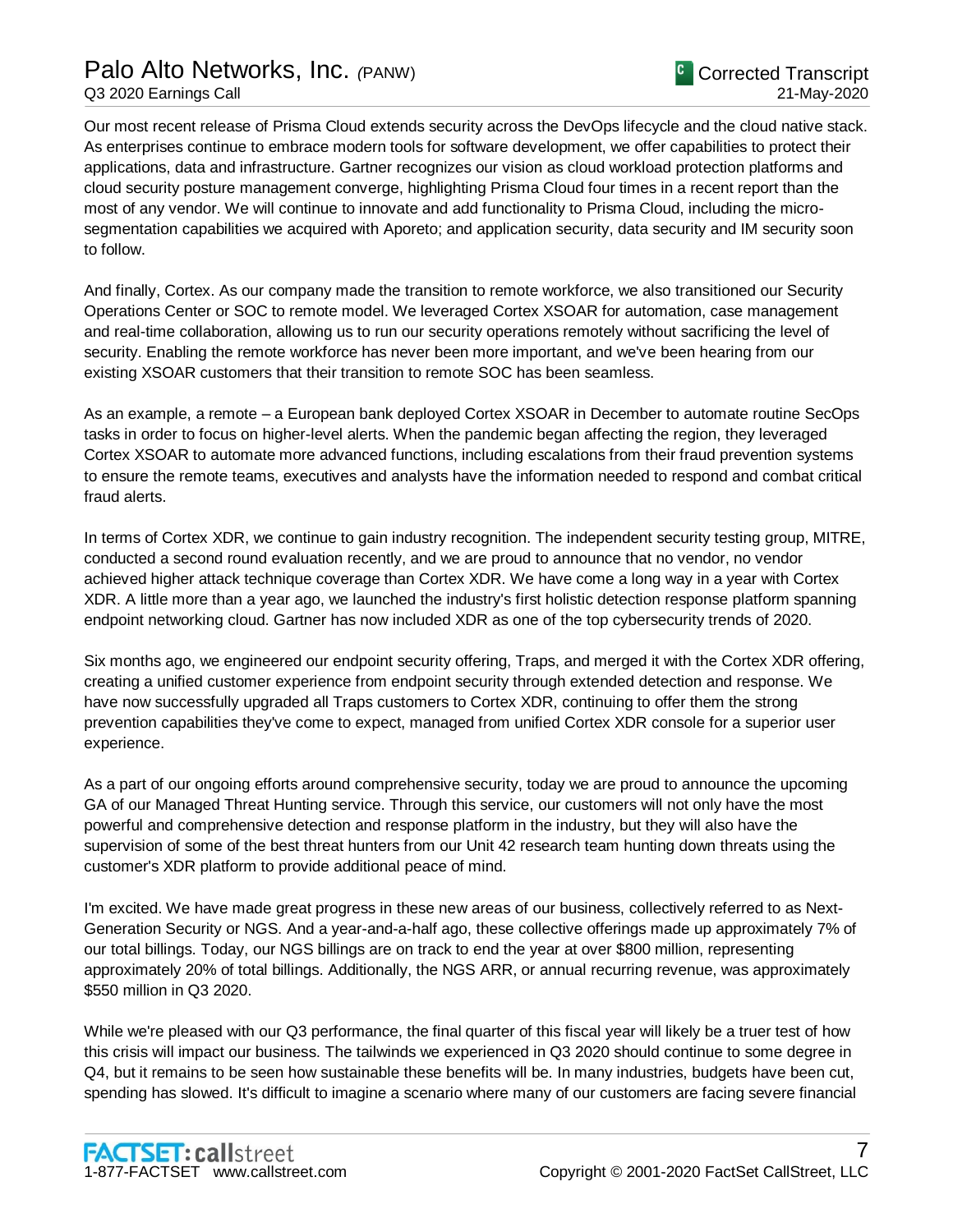impact to not have that trickle down in some way, shape or form into IT spending, including security spending, as important as it is.

We did see a few deals in the quarter pushed out, and we monitor them closely. But as you know, the environment is going to evolve on a daily basis. Kathy will speak to our fourth quarter guidance in a moment. But considering the environment, we're very pleased to raise our full year fiscal 2020 guidance, driven both by our outperformance this quarter and our anticipated strong performance in upcoming Q4. Regarding the three-year guidance we shared during our Analyst Day this past September, we feel it prudent to withdraw that outlook and revisit the subject when the longer-term impact of this crisis is more clear.

In summary, we quickly executed the transition to working from home, doing the right thing for employees. We are seeing new business related to remote working. And with CloudGenix, we feel we are well-positioned to be an industry leader in Prisma SASE. Our cloud security strategy is working with validation from a number of the world's largest customers. With the upcoming IoT launch, we expect to see continued momentum for our security services. We expect an accelerated transition to the cloud to be a net benefit to our business, but we do expect a bumpy ride over the next few quarters as the economies and business seek to recover from the COVID-19 crisis. We have, however, prepared ourselves in a financially prudent manner. We are cautiously optimistic, and continue to invest wisely. Our goal continues to be to come out of this stronger and cement our position as the global cybersecurity leader.

Once again, I want to extend thanks to our partners and employees for their hard work and dedication, and to our customers who are placing their trust in us. We will get through this, as a company, as a nation, and globally. We have the opportunity to improve ourselves and strengthen our bonds through hard work and compassion. I'm honored to have the opportunity to lead the amazing people at Palo Alto Networks.

.....................................................................................................................................................................................................................................................................

With that, I will turn the call over to Kathy.

### Kathleen Ann Bonanno

Chief Financial Officer & Executive Vice President, Palo Alto Networks, Inc.

Thank you, Nikesh.

Before I start, I want to echo Nikesh's sentiments, and thank our employees, partners and suppliers for their dedication and the incredible work done to support our customers during this global pandemic. A special call-out to our operations team for managing through the global supply chain challenges associated with COVID-19. Our team and our manufacturing partner, Flex, did a terrific job working with our suppliers around the globe to ensure that we could meet the security needs of our customers during this time.

Moving on to our results, I'd like to note that, except for revenue and billings, all financial figures are non-GAAP and growth rates are compared to the prior year periods unless stated otherwise. As Nikesh indicated, we had a great third quarter even in the wake of COVID-19. In the third quarter, we continued to add new customers at a healthy clip, we saw improvement in our product revenue, and our next-gen security sales continued to be strong.

In Q3, total revenue grew 20% to \$869.4 million. Looking at growth by geography, the Americas grew 19%, EMEA grew 24% and APAC grew 15%. Q3 product revenue of \$280.9 million increased 1% compared to the prior year. Q3 SaaS-based subscription revenue of \$354.3 million increased 37%. Support revenue of \$234.2 million increased 24%. In total, subscription and support revenue of \$588.5 million increased 31% and accounted for 68% of total revenue.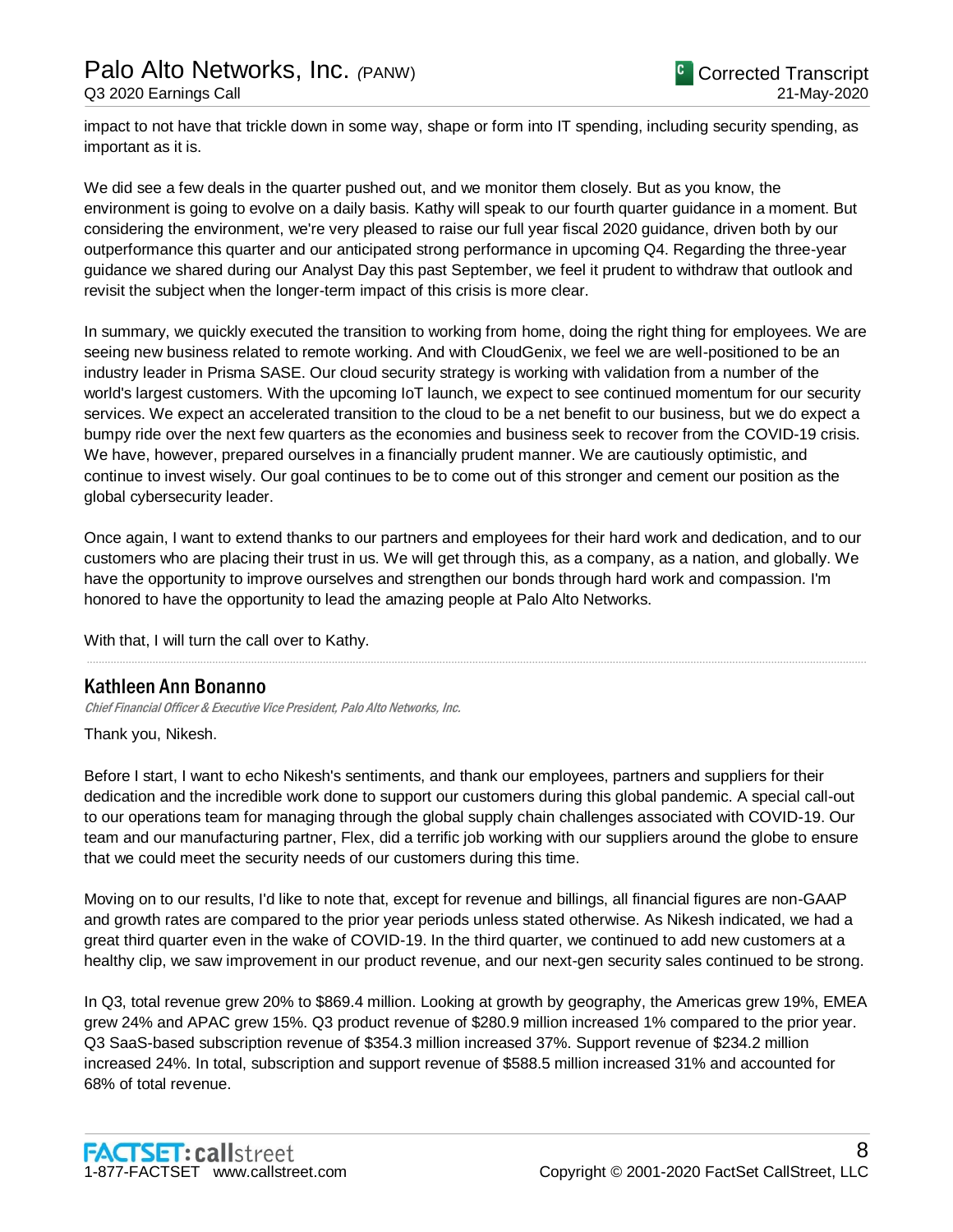## Palo Alto Networks, Inc. *(*PANW) Q3 2020 Earnings Call

Turning to billings. Q3 total billings of \$1.015 billion, net of acquired deferred revenue, increased 24%. The dollarweighted contract duration for new subscription and support billings in the quarter remained at approximately three years, flat year-over-year. At the margin, we are seeing certain customers sign up for annual billing terms, given the dynamics of the COVID environment. Total deferred revenue at the end of Q3 was \$3.4 billion, an increase of 28% year-over-year.

In addition to adding to approximately 2,500 new customers in the quarter, we continued to increase our wallet share with existing customers. Our top 25 customers, all of which made a purchase this quarter, spent a minimum of \$47.1 million in lifetime value through the end of fiscal Q3 2020, a 21% increase over the \$38.7 million in the comparable prior year period.

Q3 gross margin was 75.2%, which was down 130 basis points compared to last year. Q3 operating margin was 16.4%, a decline of 450 basis points year-over-year and includes a headwind of approximately \$3 million of net expense associated with our recent acquisitions. We ended the third quarter with 8,049 employees.

On a GAAP basis for the third quarter, net loss increased to \$74.8 million, or \$0.77 per basic and diluted share. Non-GAAP net income for the third quarter declined 12% to \$114.6 million, or \$1.17 per diluted share. Our non-GAAP effective tax rate for Q3 was 22%.

Turning to cash flows and balance sheet items. We finished April with cash, cash equivalents and investments of \$2.2 billion. Q3 cash flow from operations of \$169.9 million declined by 43% year-over-year. Free cash flow was \$83.6 million, down 70% at a margin of 9.6%. Adjusted free cash flow in the quarter was \$187.4 million, representing a margin of 21.6% and excludes cash charges associated with our headquarters in Santa Clara, in particular \$51.7 million related to real estate purchase to accommodate future expansion and \$50 million associated with a litigation-related settlement. Capital expenditures in the quarter were \$86.3 million, of which \$51.7 million was associated with the real estate purchase mentioned earlier. DSO was 63 days, an increase of 12 days from the prior year period.

Turning now to guidance and modeling points. For the fourth fiscal quarter of 2020, based upon our current deal pipeline and assuming a similar economic environment to Q3 and no further supply chain interruptions, we expect billings to be in the range of \$1.190 billion to \$1.210 billion, an increase of 13% to 14% year-over-year. We expect revenue to be in the range of \$915 million to \$925 million, an increase of 14% to 15% year-over-year. We expect Q4 2020 non-GAAP EPS to be in the range of \$1.37 to \$1.40, which incorporates approximately \$8 million of net expenses, or \$0.06 per share, related to the CloudGenix acquisition, using 96 million to 98 million shares.

For the full fiscal year 2020, we are raising our guidance. We expect billings to be in the range of \$4.102 billion to \$4.122 billion, an increase of 18% year-over-year. We expect revenue to be in the range of \$3.373 billion to \$3.383 billion, an increase of 16% to 17% year-over-year. We expect non-GAAP EPS to be in the range of \$4.78 to \$4.81, using approximately 98 million to 100 million shares.

Regarding free cash flow, for the full year we expect an adjusted free cash flow margin of approximately 27% to 28%, which incorporates the impact of the CloudGenix acquisition and those deals expected to close via Palo Alto Networks Financial Services. Our adjusted free cash flow for fiscal 2020 will exclude costs of \$146 million associated with the free cash flow adjustments I mentioned earlier.

Before I conclude, I'd like to provide some additional modeling points. We expect our Q4 non-GAAP effective tax rate to remain at 22%. CapEx in Q4 will be approximately \$25 million to \$35 million. We continue to expect our next-gen security billings to be in the range of \$810 million to \$820 million for the full fiscal year 2020.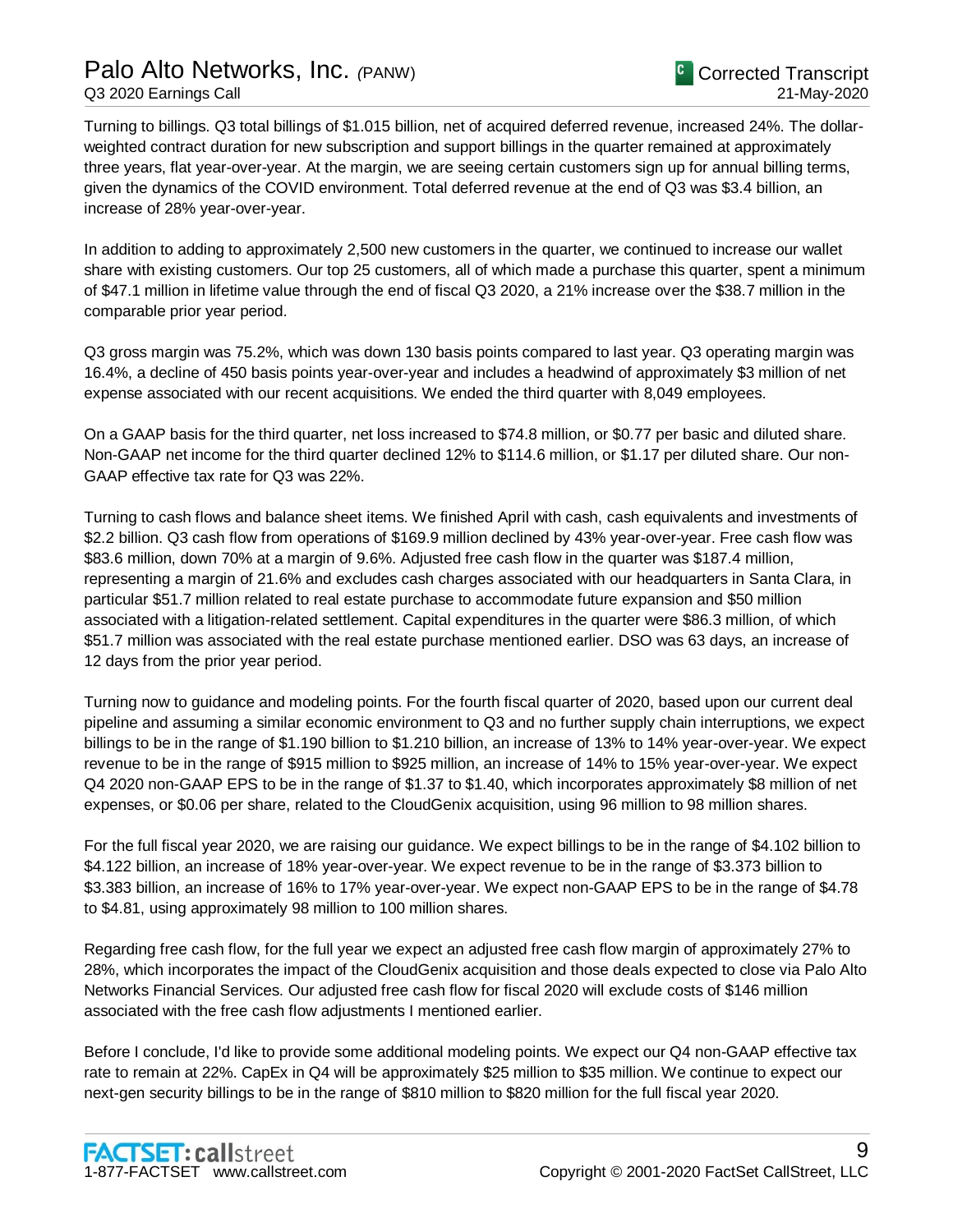With that, I'd like to open the call for questions. Operator, please poll for questions.

## **QUESTION AND ANSWER SECTION**

**Operator**: Our first question is from Keith Weiss with Morgan Stanley.

#### Keith Eric Weiss

**Keith Eric Weiss**<br>Analyst, Morgan Stanley & Co. LLC Quarter of Analyst, Morgan Stanley & Co. LLC

Excellent. Thank you, guys. I hope everyone is well on your side of the fence. Nikesh, I was thinking give us a little bit more color into – both in terms of the results that you guys saw in Q3, which were ahead of our expectation, I think ahead of most people's expectations. Can you help us parse out what of that came from better execution on your side of the equation? You had talked about a lot of initiatives that you guys put into place to get sort of the sales force more focused on selling firewalls, building up that pipeline. So, how much of that was kind of better execution? How much came from perhaps a pull forward of spending or crisis spending, if you will, of people setting themselves up for work from home environments?

.....................................................................................................................................................................................................................................................................

.....................................................................................................................................................................................................................................................................

And then secondarily, can you give us a little bit of a sense of what you've been seeing so far in May? You talked about a difficult macro ahead. Have the positive trends – how well have the positive trends you saw in Q3, how well has that actually sustained into May thus far?

.....................................................................................................................................................................................................................................................................

#### Nikesh Arora

Chairman & Chief Executive Officer, Palo Alto Networks, Inc.

Thanks, Keith. Thanks for the question. Look, I think it's fair to say as the pandemic hit, we saw a spurt of activity in the first few weeks where customers wanted to rush and create more capacity to be able to support their remote workers. So, people asking for more firewalls or chassis cards to expand capacity, people doing our GlobalProtect trials to see if they can fill in the remote work capability by using our free option that we've offered because we want to support our customers. Some people accelerated their Prisma Access trials into full purchase orders because they wanted to get it deployed quickly and we put in teams to go deploy it. So, definitely, there was an early surge in the first few weeks.

I'd say, on the margin in the quarter, there were puts and takes. There were things that got slowed down because customers are not in the office. The federal government can't have half their people go in. So, all those things cause puts and takes. So, I'd say the puts and takes probably gave us a slight bump, but not a substantial bump in the last quarter. And to be fair, I think some of these trends are going to be here to stay. I suspect that most companies want to maintain the remote secure access capabilities coming out of the pandemic.

We announced today a policy called FLEXWORK. We're allowing our employees to come into work as many times a week as they want when things open. We're not dictating everybody has to come to the office, which means we have to maintain our remote secure capacity across our entire employee base because now they will split their time between our office as well as their homes. And I think that's going to be true for many companies. If you see the last week, multiple companies have announced that they don't expect all their employees to come back to work. So, I think that extra remote secure capacity has to be created. I don't think every company has actually scaled up to that. I think that's going to be a sustainable trend for the next three, four quarters. So, I don't think that's a one-time spurt that's going to be systemic in the industry. I think the cloud transformations are real. I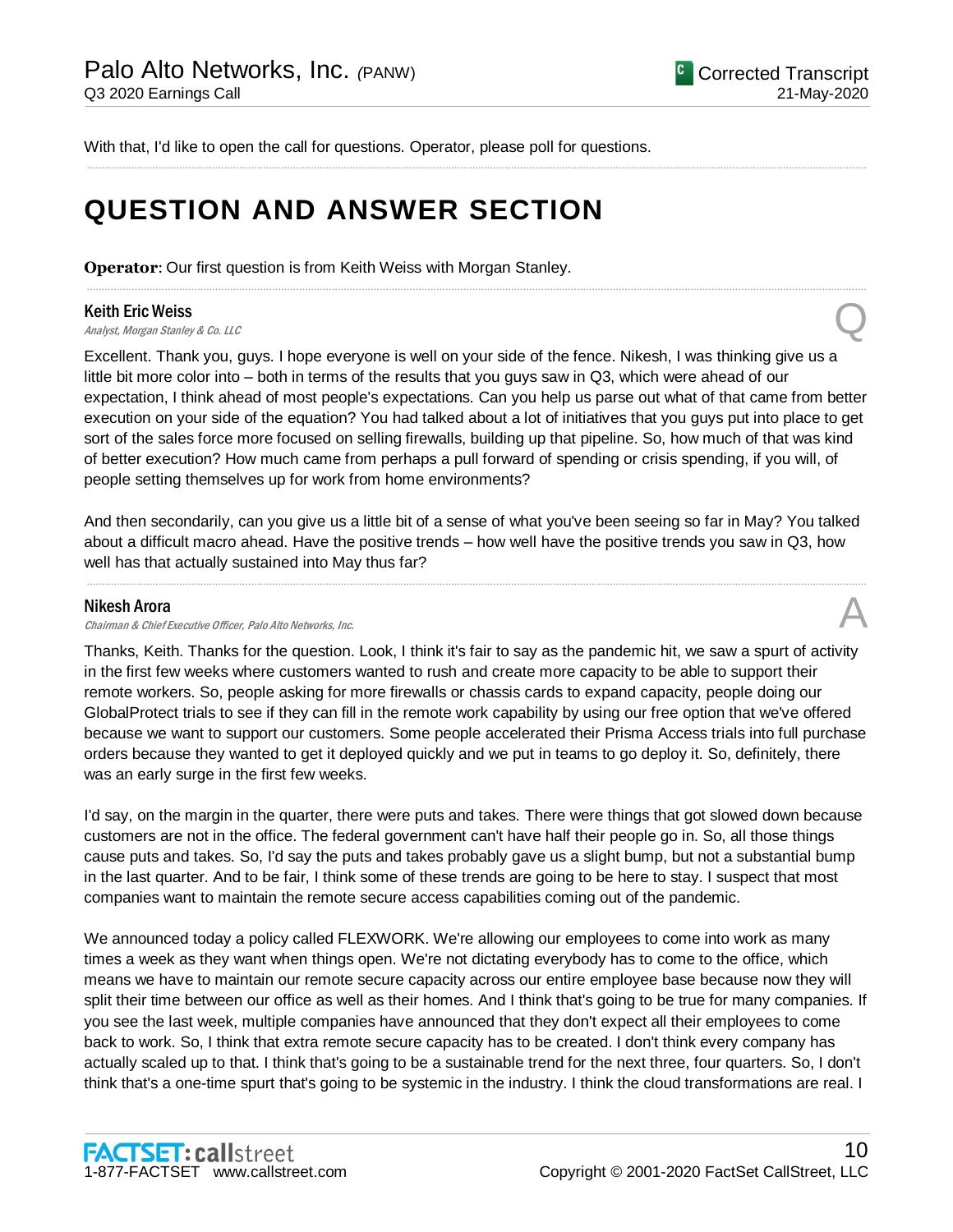think those are getting accelerated. I think it's just going to be the puts and takes in terms of people who can get business done in the next three months or not versus people who are accelerating their spending.

.....................................................................................................................................................................................................................................................................

.....................................................................................................................................................................................................................................................................

#### Keith Eric Weiss

**Keith Eric Weiss**<br>Analyst, Morgan Stanley & Co. LLC Quarter of Analyst, Morgan Stanley & Co. LLC

Got it. Excellent. And then the trends that you've seen so far in May?

#### Nikesh Arora

Chairman & Chief Executive Officer, Palo Alto Networks, Inc.

We have no reason to believe so far, as what we've seen in May, that our guidance is not achievable. Otherwise, we would not have guided. So, I think that's the best answer I can give you. .....................................................................................................................................................................................................................................................................

.....................................................................................................................................................................................................................................................................

.....................................................................................................................................................................................................................................................................

#### Keith Eric Weiss

**Keith Eric Weiss**<br>Analyst, Morgan Stanley & Co. LLC Quarter of Analyst, Morgan Stanley & Co. LLC

Okay. Thank you very much.

**Operator:** Our next question is from Walter Pritchard with Citigroup.

#### Walter H. Pritchard

Walter H. Pritchard  $\bigotimes$ <br>Analyst, Citigroup Global Markets, Inc.

Hi. Thanks. And thanks for doing the call this way. Two questions. Just first on – Kathy, you mentioned the financing program. Could you just walk us through, is there any difference in how we see sales through that program hit the financial statements? And maybe some sense as to how widespread the uptake was on using that and what you expect over time.

.....................................................................................................................................................................................................................................................................

#### Kathleen Ann Bonanno

Chief Financial Officer & Executive Vice President, Palo Alto Networks, Inc.

Sure, Walter. The Palo Alto Networks Financial Services arm that we've – the entity that we created this quarter is designed to allow us to offer some financial flexibility to our customers for larger deals, particularly in this time when so many of our customers have been financially impacted. The goal for us is to help smooth the deal process and accelerate the timing of deals getting to closure, offering some assistance to our customers, and then, of course, ultimately hopefully improving our margins by getting into the deal economics early enough to understand when they need financing. And so, we do hope that this will be a win-win for both our customers and for us. The entity is very small. We've done one deal. We're not expecting this to be a significant portion of our billings. It should, in fact, be pretty immaterial, and therefore the entity itself will not be broken out and the results will be combined in total on the financials.

.....................................................................................................................................................................................................................................................................

#### Walter H. Pritchard

Walter H. Pritchard  $\bigotimes$ <br>Analyst, Citigroup Global Markets, Inc.

Great. And then just on hiring, I think you talked about on the call that you did with Cloudgenix that you were slowing your hiring to some degree, and you've taken away the long-term guidance. So, maybe it'd be helpful, which is prudent it seems, but it would be helpful to understand how you're thinking about spending through this environment, if you do see some incremental weakness on the top line. Do you expect to continue to be cautious on OpEx? Or do you think you'll spend through to just drive the investments you had planned on before?

.....................................................................................................................................................................................................................................................................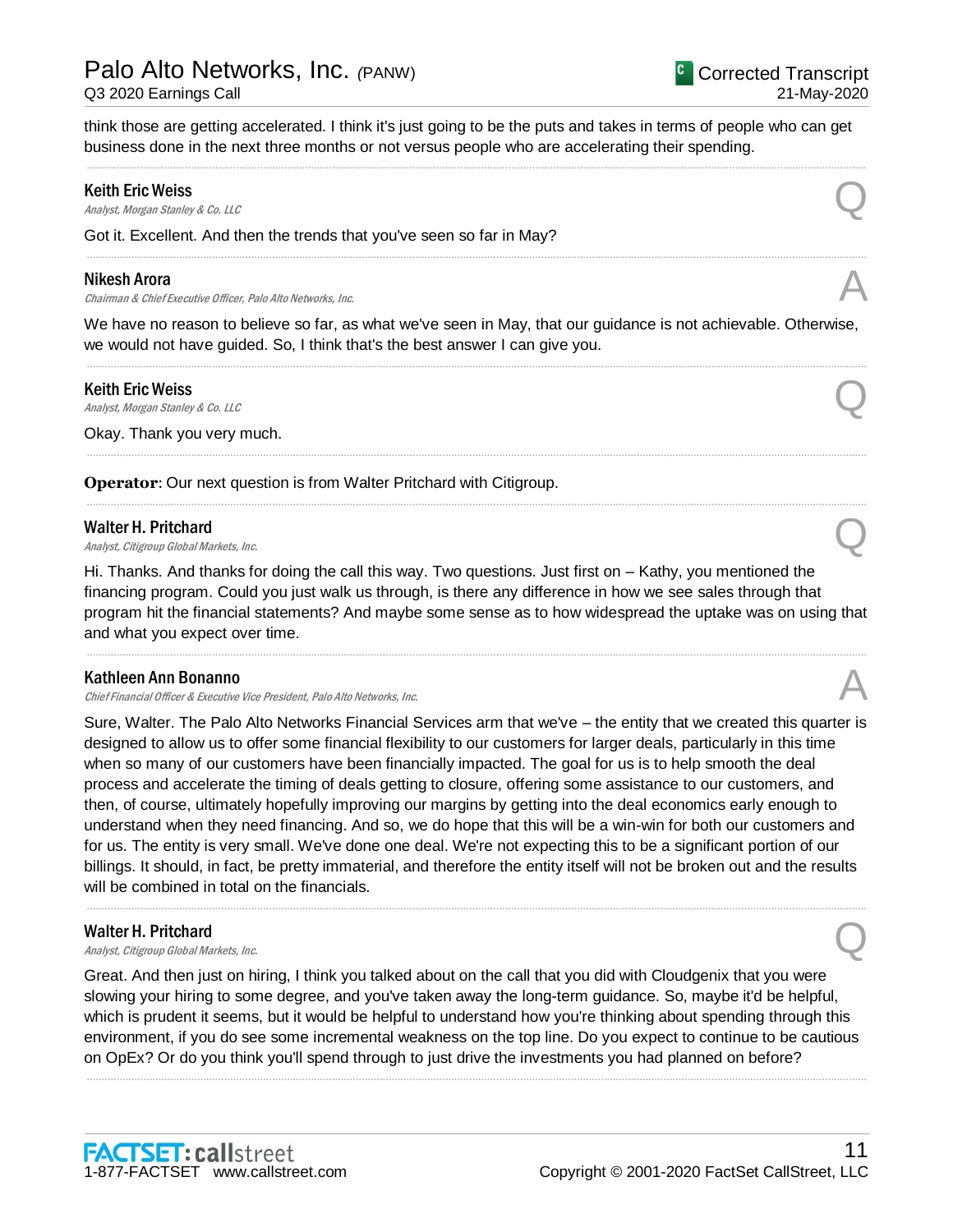Chairman & Chief Executive Officer, Palo Alto Networks, Inc.

So, Walter, let me take that one. We announced, as soon as we got out of the gate of the pandemic, that we were not going to have any COVID-related layoffs, because very important for our employee base to feel secure and comfortable during these times as people are having to work from home. We have been pretty ahead of the curve in making sure we had enough resources to cover our base on revenue and support our sales team. We have ample resources, both in acquisition and in our hiring processes, to make sure that our product teams have enough runway to go build products.

I think it's – as we've – it's only been two months. As we power through the pandemic, as we start seeing signs of economic recovery, you will see us continue to ramp up hiring again. At this point in time, we've just been prudent, and we're hiring very, very critical roles, which we believe are needed to continue to keep momentum on our projects, both on the go-to-market side as well as our product side. So, we're not anticipating any impact of our slowing down of hiring in our ability to produce results. We're just being cautious in these times to make sure we align that with how the market evolves. So, yeah.

.....................................................................................................................................................................................................................................................................

.....................................................................................................................................................................................................................................................................

#### Walter H. Pritchard

Walter H. Pritchard  $\bigotimes$ <br>Analyst, Citigroup Global Markets, Inc.

Great. Thank you.

#### Nikesh Arora

Chairman & Chief Executive Officer, Palo Alto Networks, Inc.

In terms of – the other part is your expense question. Look, I think people have realized the expense categories that have shifted when nobody travels, you don't have any face-to-face conferences, you don't have people in the office, a lot of certain spending goes away, you have to shift that spend to provide capability for employees. So, as we announced this morning, our FLEXWORK program, we increased allowance for employees to be able to make their homes more comfortable so that they can actually work more effectively and productively from home.

And there's a longer note, which is in our blog post, you can go and take a look at it. But we expect when we come back out of this pandemic, the way people work is going to change. We've introduced this concept of FLEXWORK where people, we think, will, in the long-term, work partly from home and partly from the office, which will eventually require us to rethink our workplaces.

I've seen other companies offer people to move out of the state or the city. I've seen other companies say, don't come back to work ever again. We don't think it's going to be as extreme, but we do believe there'll be a shift in the way we think about employees, we think about travel, we think about meetings, and that is going to create a different cost structure.

.....................................................................................................................................................................................................................................................................

.....................................................................................................................................................................................................................................................................

.....................................................................................................................................................................................................................................................................

### Walter H. Pritchard Walter H. Pritchard  $\bigotimes$ <br>Analyst, Citigroup Global Markets, Inc.

Great. Thank you.

**Operator**: Our next question is from Sterling Auty with JPMorgan.

Sterling Auty Sterling Auty<br>
Analyst, JPMorgan Securities LLC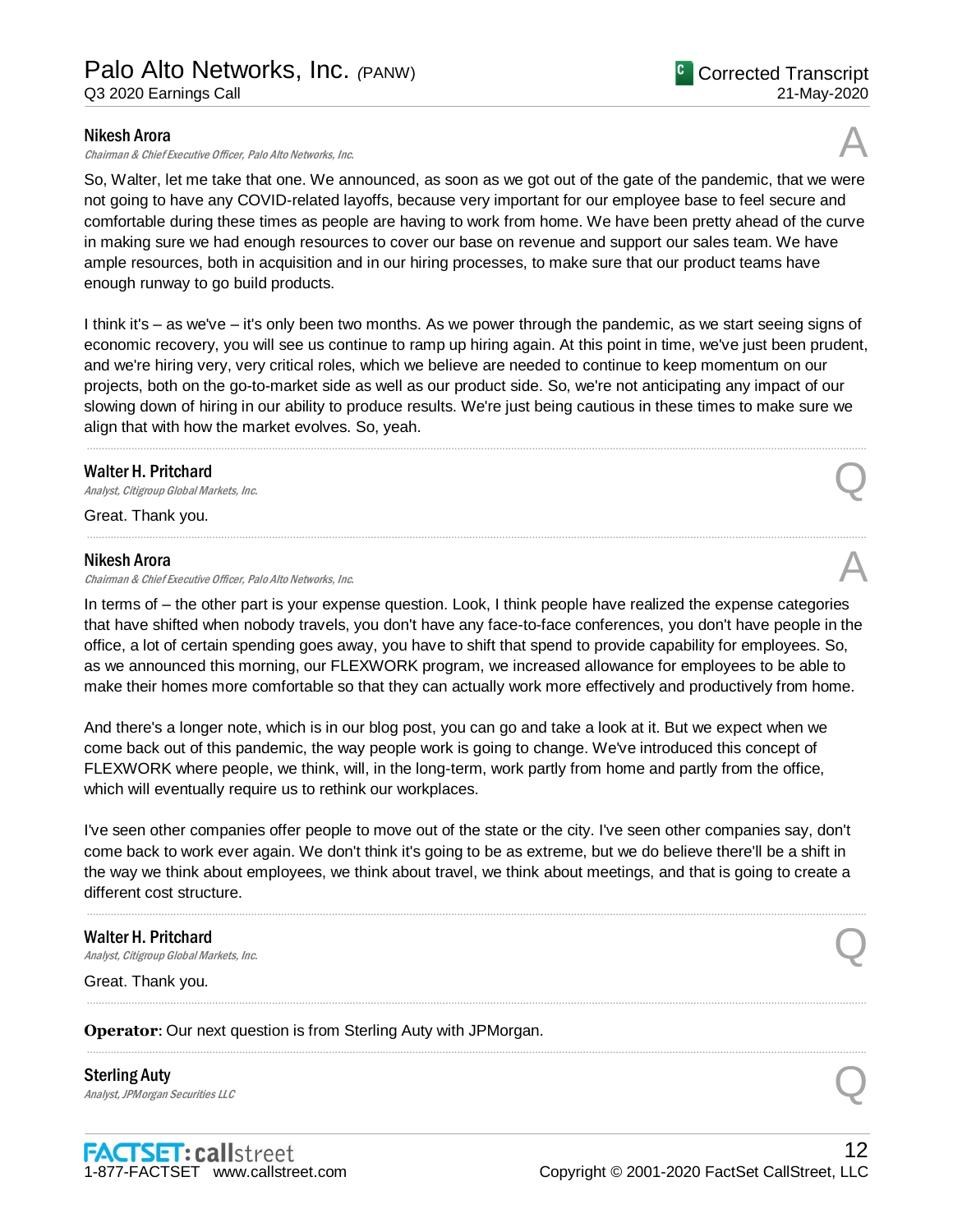Thanks. Hi, guys. And I echo. I like this format a lot. So, I guess my question is, you mentioned the next six to nine months are going to be a bumpy ride for cybersecurity. I'm just wondering how that's going to manifest itself in your product revenue versus the rest of the subscription revenue.

.....................................................................................................................................................................................................................................................................

#### Nikesh Arora

Chairman & Chief Executive Officer, Palo Alto Networks, Inc.

Sterling, I think it's fair to say we're all very focused on how our Q3 happened and how we plan our Q4, and we're all sort of digging deep to understand what this means over the following 12 months. We have visibility into Q4. We obviously have some visibility in Q1, as we progress through Q4. We haven't really put our heads down in terms of what this actually translates into, which we will talk about more at the end of Q4.

All I'm talking about the bumpy ride is the macroeconomic environment is not coming back as most people expect. We were experimenting one day in the office, and it feels weird, and then having to wear a mask as you walk around, having to rub my hands six times in an hour, [ph] now I've got (39:07) the softest hands I've ever had. And all these things are going to take time for us to adapt to, as our employees, as they're cautious about coming back to work. I think that's going to have ripple-through impact to our customers and our capabilities. The good news is I think the worst is over. I think now we're slowly building back to an economic recovery, which means our customers are more relaxed and are more interested to see how they create these technological transformations that need to happen in their business. So, I feel that that's going to happen. All I'm saying is, it may not fall neatly into quarters as life used to fall neatly into quarters. That's kind of the only way – takeaway from my comment.

.....................................................................................................................................................................................................................................................................

#### Sterling Auty

Sterling Auty<br>
Analyst, JPMorgan Securities LLC

That makes sense. And then one follow-up. How does SD-WAN demand get impacted positively or negatively from increased work from home?

.....................................................................................................................................................................................................................................................................

#### Nikesh Arora

Chairman & Chief Executive Officer, Palo Alto Networks, Inc.

I think it's going to be huge. But since Lee Klarich is here, and I feel like he has to answer a question, and this is the perfect question for me to give my friend, Lee.

.....................................................................................................................................................................................................................................................................

#### Lee Klarich

**Lee Klarich**<br>Chief Product Officer, Palo Alto Networks, Inc.  $\mathcal{A}$ 

Thank you, Nikesh. Look, I think we're not only seeing greater work from home, but we're seeing greater work from remote locations, branch offices, even retail environments will come back. And as that happens, in conjunction with a accelerated shift of applications to the cloud, SD-WAN becomes increasingly important. So, it will obviously play out over time, but I believe that we're going to see an acceleration of these network transformation projects as a result of the shift to cloud, as a result of working from home, and SD-WAN in a clouddelivered format will be central in that.

.....................................................................................................................................................................................................................................................................

.....................................................................................................................................................................................................................................................................

Sterling Auty Sterling Auty<br>
Analyst, JPMorgan Securities LLC

Great. Thank you.

**Operator**: Our next question is from Fatima Boolani with UBS.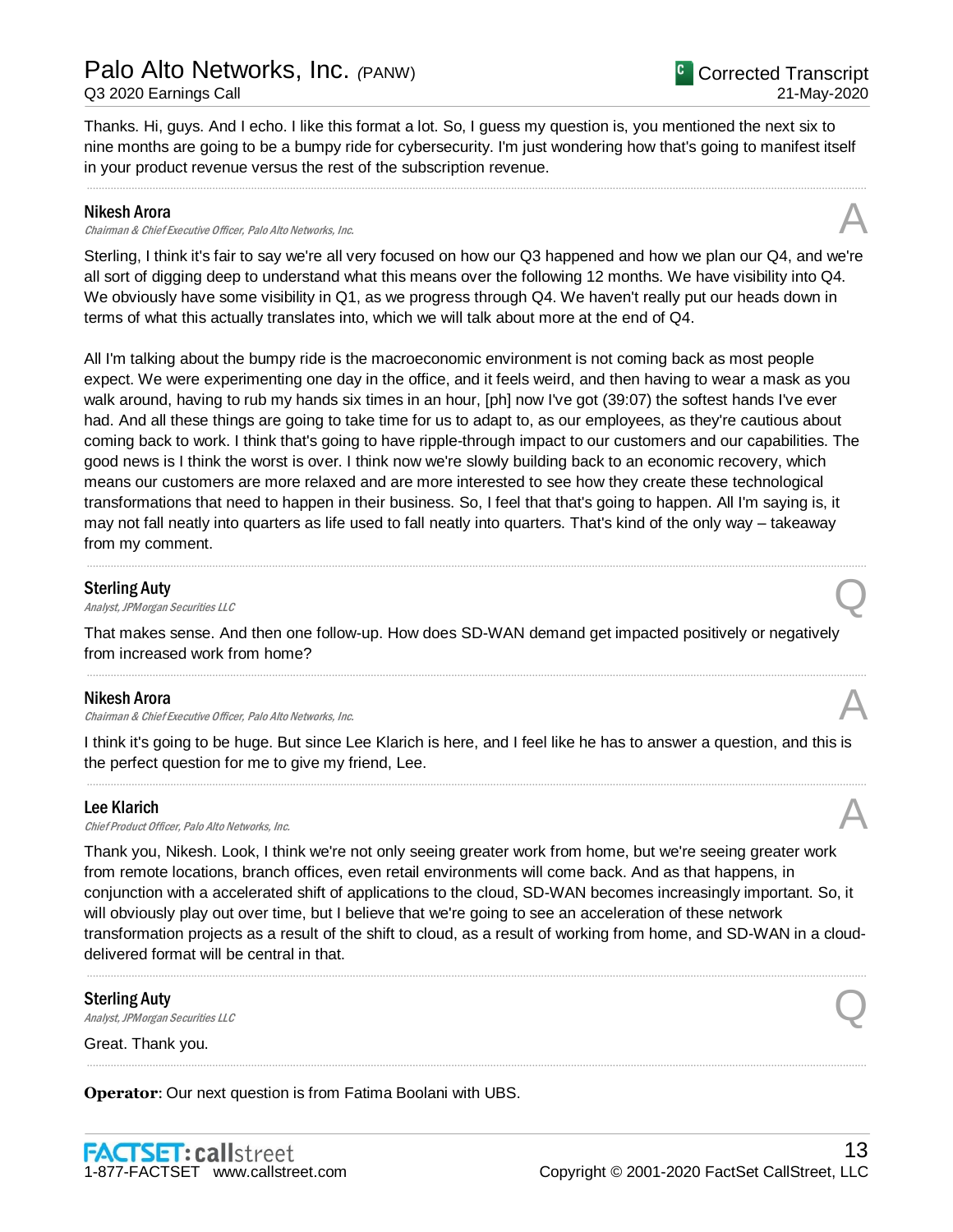#### Fatima Boolani

**Fatima Boolani**<br>Analyst, UBS Securities LLC

Thank you for taking the questions. I hope you guys are doing okay. I appreciate this format as well. Maybe just to start, as I think about the adoption levels in the portfolio of NGS solutions, that seems to be seeing a continued healthy takeup. So, I'm wondering if you can kind of talk through the concept of ELAs or EAAs and to what extent this type of transaction structuring is becoming more frequent in your sales engagements. And then I have a follow-up for Kathy.

.....................................................................................................................................................................................................................................................................

#### Nikesh Arora

Chairman & Chief Executive Officer, Palo Alto Networks, Inc.

Yeah. I think it's – Fatima, thank you for the question. I don't think we have seen much, we have changed much in our EAA and ELA activity. I think what's primarily happened is that we've seen a healthy balance between new logos and existing customers buying into some of these products. Like Prisma Cloud has opened up a whole new set of customers to us who are more cloud-centric, cloud transformation-focused, maybe cloud-only companies. And getting to 1,500 customers in any business from a standing start over 18 to 24 months is amazing for us. So, we're very excited about the progress our sales teams have made on the Prisma Cloud side. Take Cortex XDR, it used to be a product called Traps, again, getting to top of the charts, great execution by our product and sales teams to get us to be leading contender against some of the industry leaders.

So, I think what's happened over the last 18 to 24 months, our concerted efforts around both go-to-market, as well as product, have let us to really target the market, focus on acquiring customers. We have established these speed boats 2 years ago or 18 months ago when I came in, and the whole purpose was to go accelerate and not get bogged down by a lot of cross-collaborative efforts until we establish clear propositions, clear leadership. So, probably in the next phase, we'll worry more about putting stuff together.

Having said that, there are some customers who bought everything from us, the retailer we mentioned; has, over time, established our platform across every category within the infrastructure because they believe the integration across our platforms and products is key. So, I'd say this is less driven by EAA, ELA activities; more driven by product excellence and go-to-market excellence in those categories. And as time evolves, as we get more robust and as we start cross-selling more and more into our existing customer base, hopefully that becomes an accelerator for EAAs and ELAs in the future.

.....................................................................................................................................................................................................................................................................

#### Fatima Boolani

**Fatima Boolani**<br>Analyst, UBS Securities LLC

That makes sense. I appreciate that. And Kathy, for you, just with the conversation around FLEXWORK and potentially some structural changes with respect to the 8,000 employees at Palo Alto and how they work, can you talk a little bit about the implications for CapEx here? I mean, there's been a huge effort to build out the headquarter footprint. So, to what extent does that change or is reevaluated? And that's it for me. Thank you.

.....................................................................................................................................................................................................................................................................

#### Kathleen Ann Bonanno

Chief Financial Officer & Executive Vice President, Palo Alto Networks, Inc.

Hi, Fatima. Thanks for the question. Yeah. Obviously, the CapEx investments that we've made around headquarters were made in a pre-COVID environment, and we're going to have to wait and see how long this work from home phenomenon lasts and to the extent with which our employees choose to work from home. We made a land purchase, which we talked about on the call. And that purchase, we've not yet started to develop. However, our plans were to start developing that somewhat quickly. In this current environment, that will probably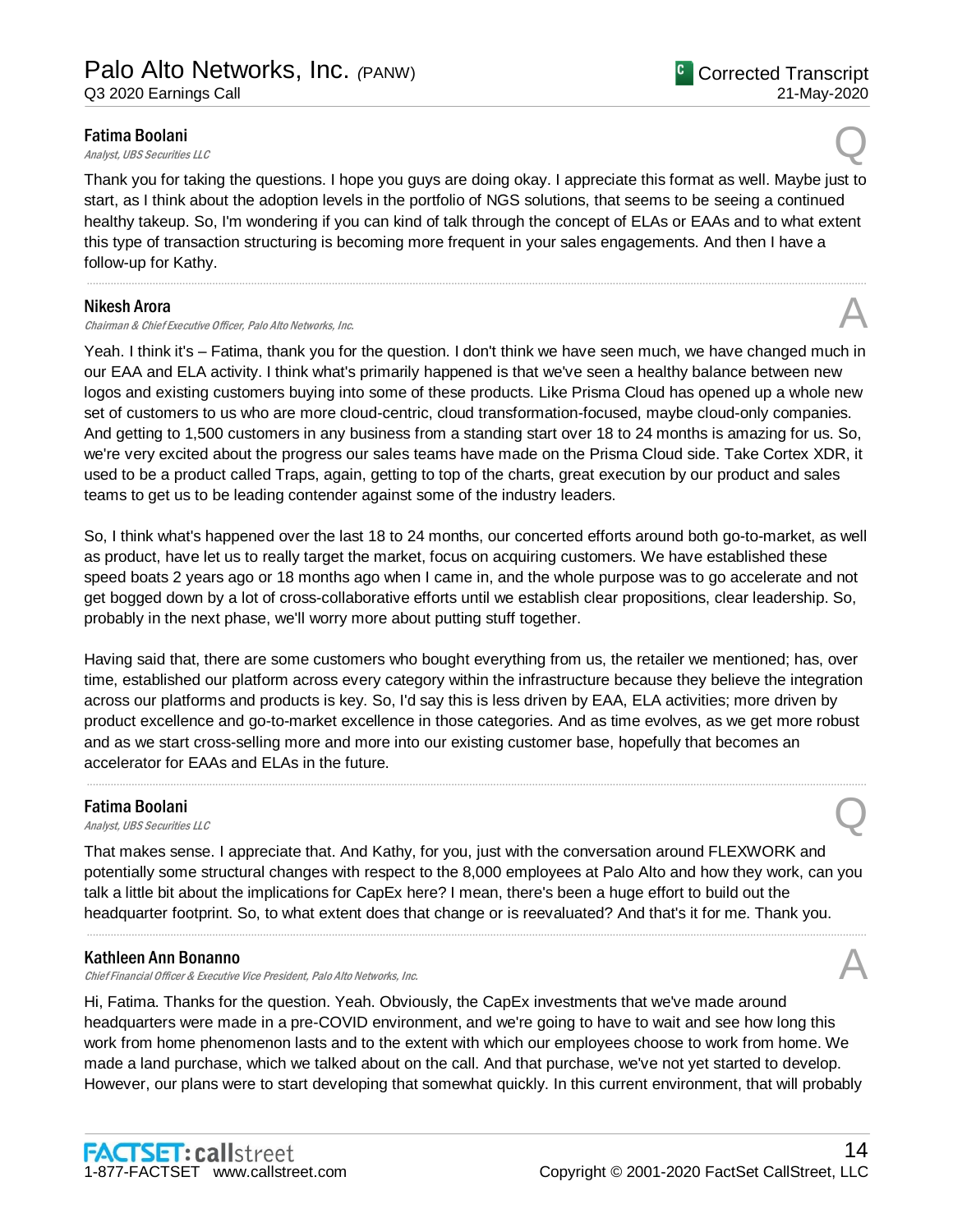be pushed out a bit. But ultimately, the land here is very valuable, the real estate here is very tight typically, and so we still think that that's going to present us with a good opportunity in the future.

.....................................................................................................................................................................................................................................................................

.....................................................................................................................................................................................................................................................................

.....................................................................................................................................................................................................................................................................

### Fatima Boolani **Fatima Boolani**<br>Analyst, UBS Securities LLC

Sounds good. Thank you, and nice to see you guys.

**Operator**: Our next question is from Brian Essex with Goldman Sachs.

#### Brian Essex

**Brian Essex**<br>Analyst, Goldman Sachs & Co. LLC

Hi. Thank you. Good afternoon, and thank you for taking the question. I guess, Nikesh, I want to dig into product revenue, if I could. Maybe, could you give us a little bit of color in terms of how much visibility you had into improvement of sales force productivity given the adjustment and incentives that you had? And maybe how much was from expansion with existing customers versus new logo wins? And how durable do you think the growth there will be?

.....................................................................................................................................................................................................................................................................

#### Nikesh Arora

Chairman & Chief Executive Officer, Palo Alto Networks, Inc. A

Thanks, Brian. Thanks for the question. As you know, the conversation last quarter was around our product revenues. And we had offered our insight that we had seen a slowing down of customer evaluation, customer evals and POCs, and there was a discussion on execution of our sales team. And we're in the high single negative digits in product growth last quarter. So, our team really rallied. Our team is really focused on the product issue, built tremendous execution. So, I'm very proud of what they've been able to achieve going into Q3, especially as you see people having to work from home, get deals done from home, customers are home, getting through their purchasing departments, and being able to target a number, and meet and beat the number, is not trivial in such environment, not to mention the incredible amount of supply chain effort it takes.

I know many companies have slipped on supply chain this quarter, and our supply chain team did a phenomenal job working with our sales and go-to-market team. So, I think the execution has been spectacular. I do believe there's probably a few 100 basis points of tailwind, as Keith asked in the beginning, from that. So, maybe without COVID, we'd be in 1 or 2 percentage points lower, but there are some companies in our industry whose entire growth is that number in the COVID environment.

So, I think the teams do a great job. And don't forget, the reason I actually – I understand product is important because it's instant gratification, it falls to revenue and EPS. But going back, Firewall as a Platform, 13% growth, industry growing to 6% to 8%. We once again started taking share from people. Because remember, I can sell a firewall with GlobalProtect to a customer or I can sell Prisma Access delivered to the cloud.

Now, the beauty of Prisma Access, the customer calls and says, I want to go from 25,000 to 80,000 remote secure workers now. I don't have to do anything. I just have to increase capacity, reconfigure things from remotely, and allow them the capacity.

On firewalls, I got to ship a firewall. They're going to deploy the firewall, they're going to enhance the subscription, so it's a lot higher friction in physical box firewall sales for remote secure access than it is to provide a cloud delivered firewall to our customers. So, whilst I understand it's very important for financial modeling how much revenue and cash flow Palo Alto drops in the same year from a firewall, my team and I really look at the

<sup>C</sup> Corrected Transcript

21-May-2020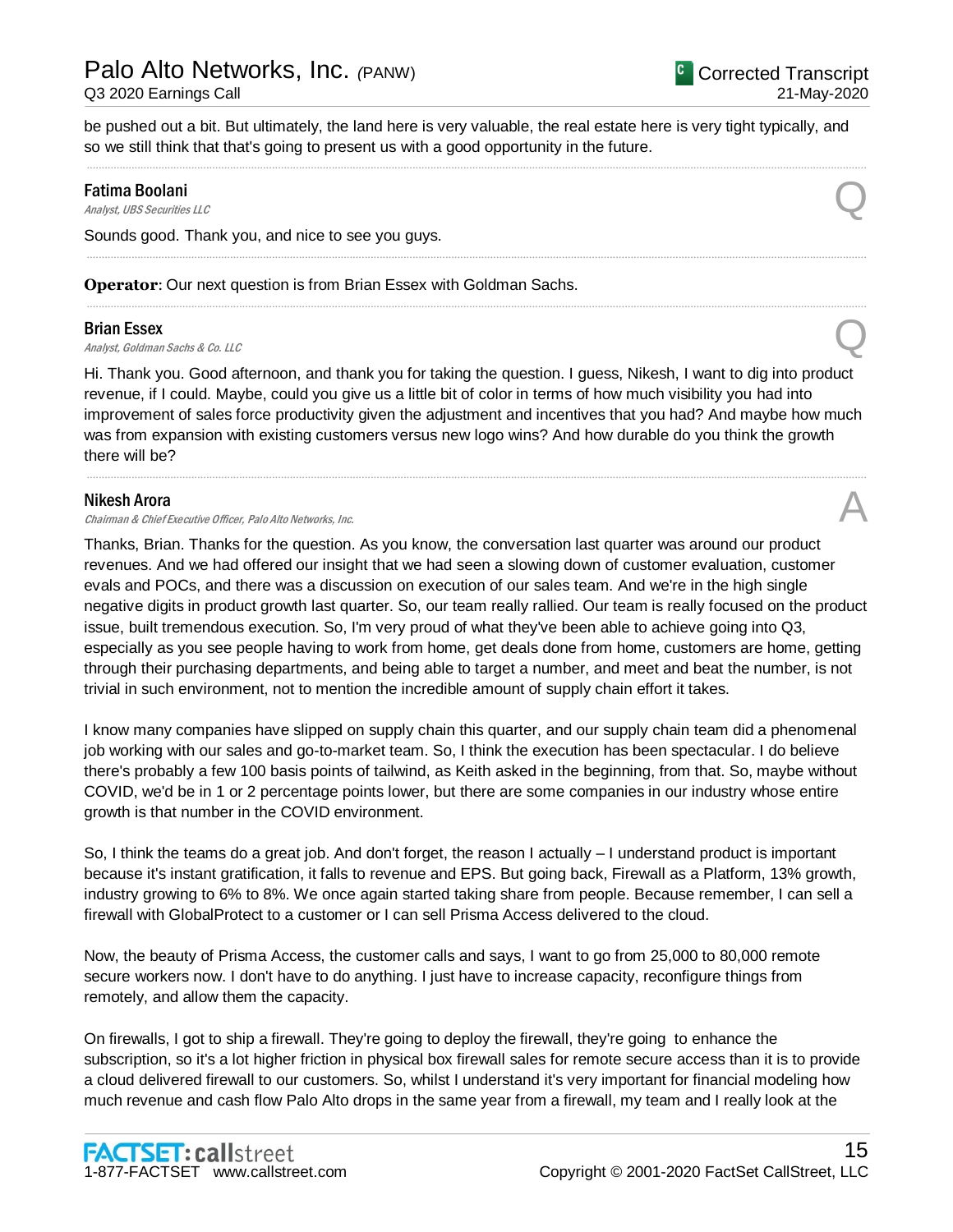Firewall as a Platform number, and watching that get back to double-digit high industry growth is more gratifying than just seeing the product number go up. So, once again, kudos to the team out there. I'm just delighted the way they stepped up to the challenge.

.....................................................................................................................................................................................................................................................................

#### Brian Essex

**Brian Essex**<br>Analyst, Goldman Sachs & Co. LLC

Great. Thank you for that. Maybe, Kathy, to follow up. Thank you for the ARR commentary, by the way that's very helpful. Maybe if I could ask, I get a lot of question from investors around how to think about balancing the core clients-based business with the growth in next-gen. How should we think about how you manage those two businesses? One is the installed base in the core business, still growing. It's generating, obviously a lot of cash flow. We can see that in maintenance revenue. And then two, is next-gen generating cash flow or profitability? Is one funding the other? Or is it self-funding? Like, how could we – if we kind of split those businesses and think about those and the strategy to grow and leverage your installed base and cash flow to grow those businesses, what's the best way to frame that out?

.....................................................................................................................................................................................................................................................................

#### Kathleen Ann Bonanno

Chief Financial Officer & Executive Vice President, Palo Alto Networks, Inc.

Yeah. It's a good question, Brian. And obviously, we're very focused on driving the newer products in our portfolio. Lots of times you see companies who make acquisitions or try to develop internally, and you just don't ever see the kind of momentum that you saw with their original core product. And so, we're really pleased, and Nikesh has done a great job building out these speedboats and driving the discipline and focus around allowing us to build out those businesses so that they can be successful.

Initially, they take investment, like all new businesses. And so, it is kind of a company now with a multi-product strategy. We have a core product that's been very successful for us, that we continue to innovate in, and we're adding new subscriptions. You've seen us add recently three, a fourth is to come soon, and still more to follow. So, we're still investing in the core. We're still releasing a lot of new great technology there.

But additionally, as Nikesh mentioned, we have lots of different options now for firewalls. We have the clouddelivered firewall, we have a cloud version of the firewall, so – a software version of the firewall, so we can serve a much different breadth of product offerings to our customers today. And so, really, you're just going to have to think about the lifecycle of the different stages of growth that our portfolio is in, which is why we've separated out next-gen security to give you some markers and show you that we are making progress in this group as a whole, that is our newest set of offerings that, granted, is less mature, therefore the margin profile is not as strong. But over time, we're definitely committed to profitability and improving overall operating margin performance, as we've said in the past.

.....................................................................................................................................................................................................................................................................

.....................................................................................................................................................................................................................................................................

.....................................................................................................................................................................................................................................................................

.....................................................................................................................................................................................................................................................................

#### Brian Essex

**Brian Essex**<br>Analyst, Goldman Sachs & Co. LLC

Fair enough. Thank you.

**Operator**: And with consideration for time, our final question is from Jonathan Ho with William Blair.

#### Jonathan Ho

**Jonathan Ho**<br>Analyst, William Blair & Co. LLC

Thank you. Can you hear me okay? Hi.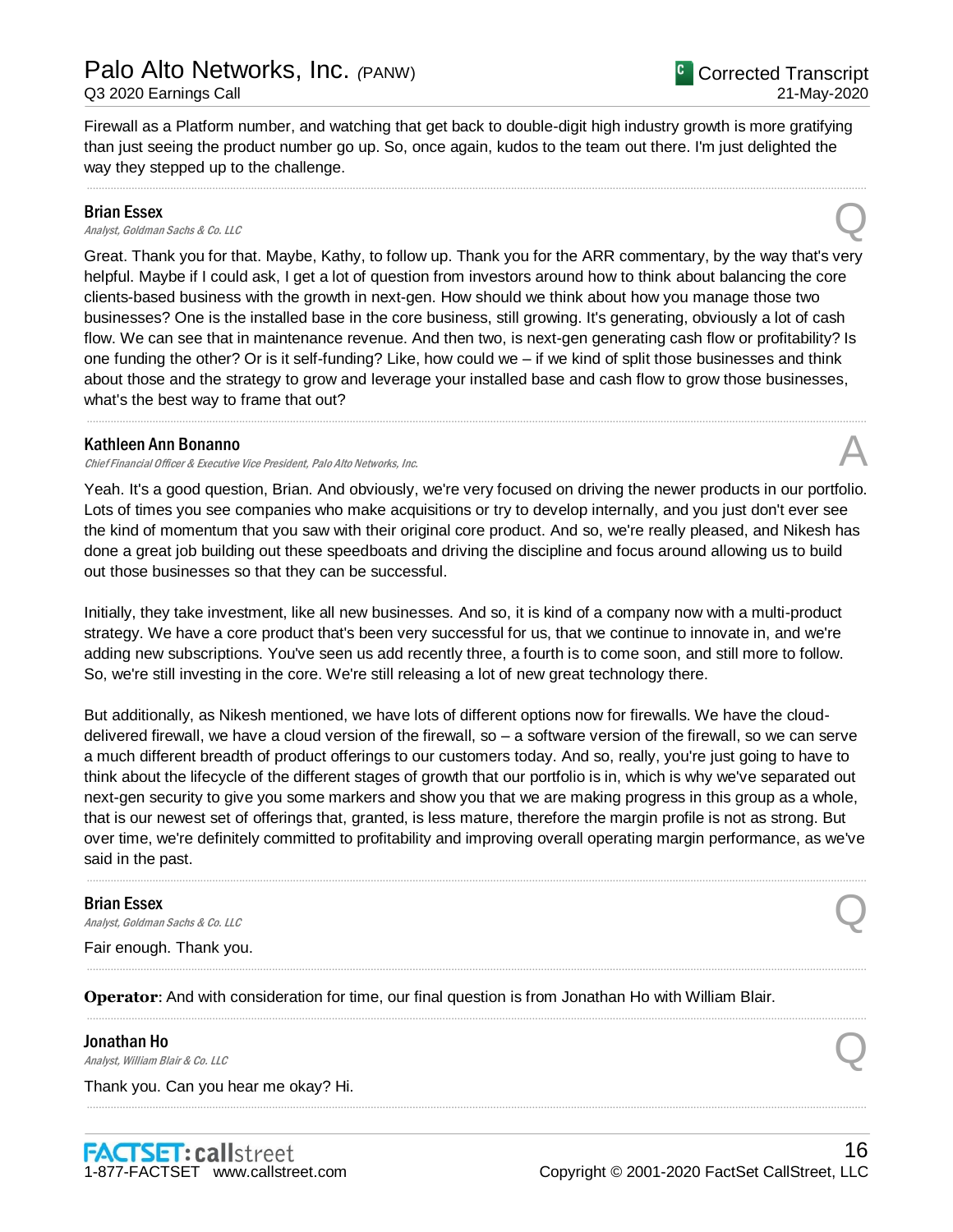#### **Operator**: Yes, we can hear you.

#### Jonathan Ho

**Jonathan Ho**<br>Analyst, William Blair & Co. LLC

Fantastic. Can you talk a little bit about maybe what you're seeing with the trends around SASE and firewall as a service, and maybe the trajectory that you're seeing in terms of a shift away from the more traditional infrastructures over the cloud?

.....................................................................................................................................................................................................................................................................

.....................................................................................................................................................................................................................................................................

#### Nikesh Arora

#### Chairman & Chief Executive Officer, Palo Alto Networks, Inc.

Yeah, Jonathan. Thank you for the question. And as Lee mentioned, we are seeing customers evaluate the remote secure access posture even more aggressively now, of course, because of COVID. I think that's been an accelerator. I think people want capacity for all their employees to be able to do this remotely. Given the choice of adding more hardware into their data centers or infrastructure they prefer the software solution, we can offer both.

We see a predilection for people to go after the software use case more than the hardware use case, unless they already have a lot of firewalls in there. I think, as we see the cloud transformation accelerate, people will realize that they don't need to bring all their traffic back to the data center and incur MPLS costs. So, that will drive more and more of an SD-WAN use case. And I think if you look at what's happened in the last even six months, Gartner coined the term, if you go search for SASE on Google, their extension and you'll find every vendor now has converted their offering to SASE. SASE requires you to have an SD-WAN capability and security capability in one UI, one cloud-managed capability.

So, we think this is the new trend. We think this trend is going to be around for the next few years as customers kind of re-architect their network infrastructures. So, I think there's going to be a solid tailwind in that category. In terms of trajectory, it really depends on customers' ability to execute in this environment whether or not they're not in the office.

**Operator**: And that concludes the Q&A portion of our call. Thank you for all of your questions. I'm going to turn it back to Nikesh for closing remarks. .....................................................................................................................................................................................................................................................................

.....................................................................................................................................................................................................................................................................

### Nikesh Arora

Chairman & Chief Executive Officer, Palo Alto Networks, Inc.

As I close, I actually want to thank every one of you for joining us today. And thank you, everyone, for your encouraging comments to do this again in a Zoom format. Although, Kathy and I had a big debate about this, and somehow we feel we have radio voices as opposed to video voices, so we'll figure it out. But sorry, jokes apart, thank you again for joining us.

I do once again want to call out our employees across the company, across different functions, our sales teams for working on the execution to get us out of the challenges we had in the past quarter, our supply chain teams, our product teams, our go-to-market teams, our IT teams. There's not a single person of Palo Alto Networks who has not put their heart and soul for the last few months in really getting us through this quarter while we settle into a new normal. So, I want to say thank you from the bottom of my heart.

My heart also goes out for the people who are impacted by the pandemic, and I hope they stay safe and healthy. I want to thank our customers, our partners, everyone around the world. So, I think the hard work and dedication